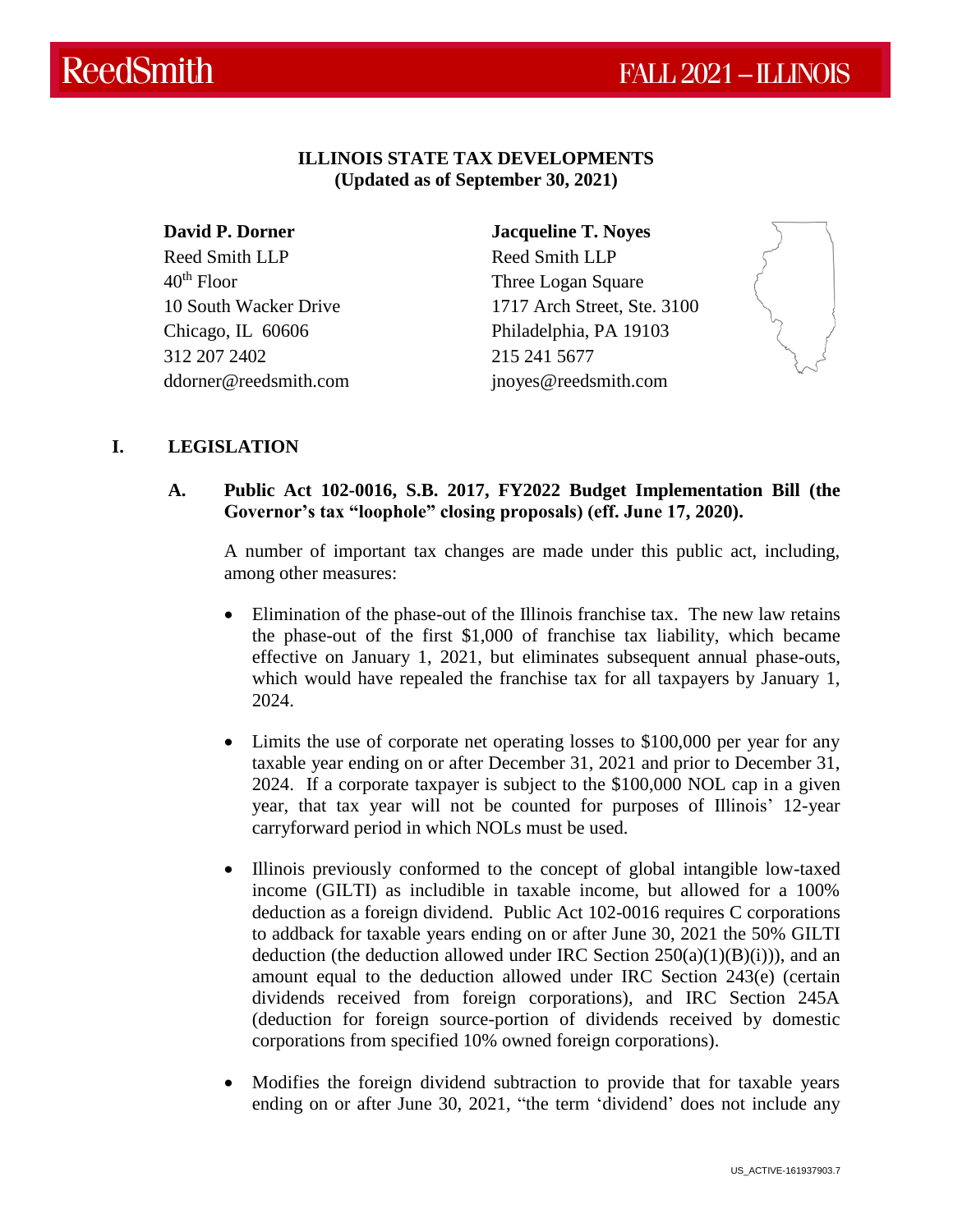amount treated as a dividend under Section 1248 of the Internal Revenue Code" (gain from certain sales or exchanges of stock in certain foreign corporations). *See* [Illinois Department of Revenue Information Bulletin, FY 2021-27, June](https://www2.illinois.gov/rev/research/news/pages/default.aspx)  [2021](https://www2.illinois.gov/rev/research/news/pages/default.aspx) for the Department's summary of foreign dividend reporting changes for tax years ending on or after June 30, 2021

 Decouples from federal 100% bonus depreciation for tax years on or after December 31, 2021.

## **B. Public Act 102-0040, S.B. 2279, Changes Statute of Limitations for Deficiency Notices (eff. June. 25, 2021).**

This act amends a number of Illinois tax acts to provide that if a taxpayer files a claim for refund or credit with less than 6 months left on the statute of limitation for the Department to issue an assessment (*e.g*., notice of deficiency, notice of tax liability, etc.), then the statute of limitation for issuing an assessment is automatically extended for 6 months from the date the statute of limitation would have otherwise expired.

## **C. Public Act 102-0634, S.B. 2066, General Clean Up Legislation (eff. Aug. 27, 2021).**

This act, among other things, provides that:

- beginning January 1, 2020 and through December 31, 2020, sales of tangible personal property made by a marketplace seller over a marketplace for which tax is due but for which use tax has been collected and remitted to the Department of Revenue by a marketplace facilitator are exempt from Illinois Retailers' Occupation Tax (sales tax).
- the term "marketplace facilitator" does not include any person licensed under the Auction License Act. The exemption does not apply to any person who is an Internet auction listing service, as defined by the Auction License Act.
- certified service providers (CSP) filing returns on behalf of retailers may claim the retailers' discount of 1.75% with respect to those taxes paid to the state. A remote retailer using a CSP to file a return on its behalf, is not eligible for the discount.

## **D. Public Act 102-0288, S.B. 0338, Unclaimed Property Changes (eff. Aug. 6, 2021).**

This act amends Illinois' unclaimed property laws to include "cryptocurrency" within the definition of "virtual currency." The act also provides that the period for reporting and delivering unclaimed virtual currency to the state is 5 years, and that the virtual currency must be liquidated by the holder before remitting the unclaimed proceeds to the state. The act further provides that the State Treasurer may, at reasonable times and upon reasonable notice: (1) examine the records of specified types of financial organizations under certain conditions; (2) issue an administrative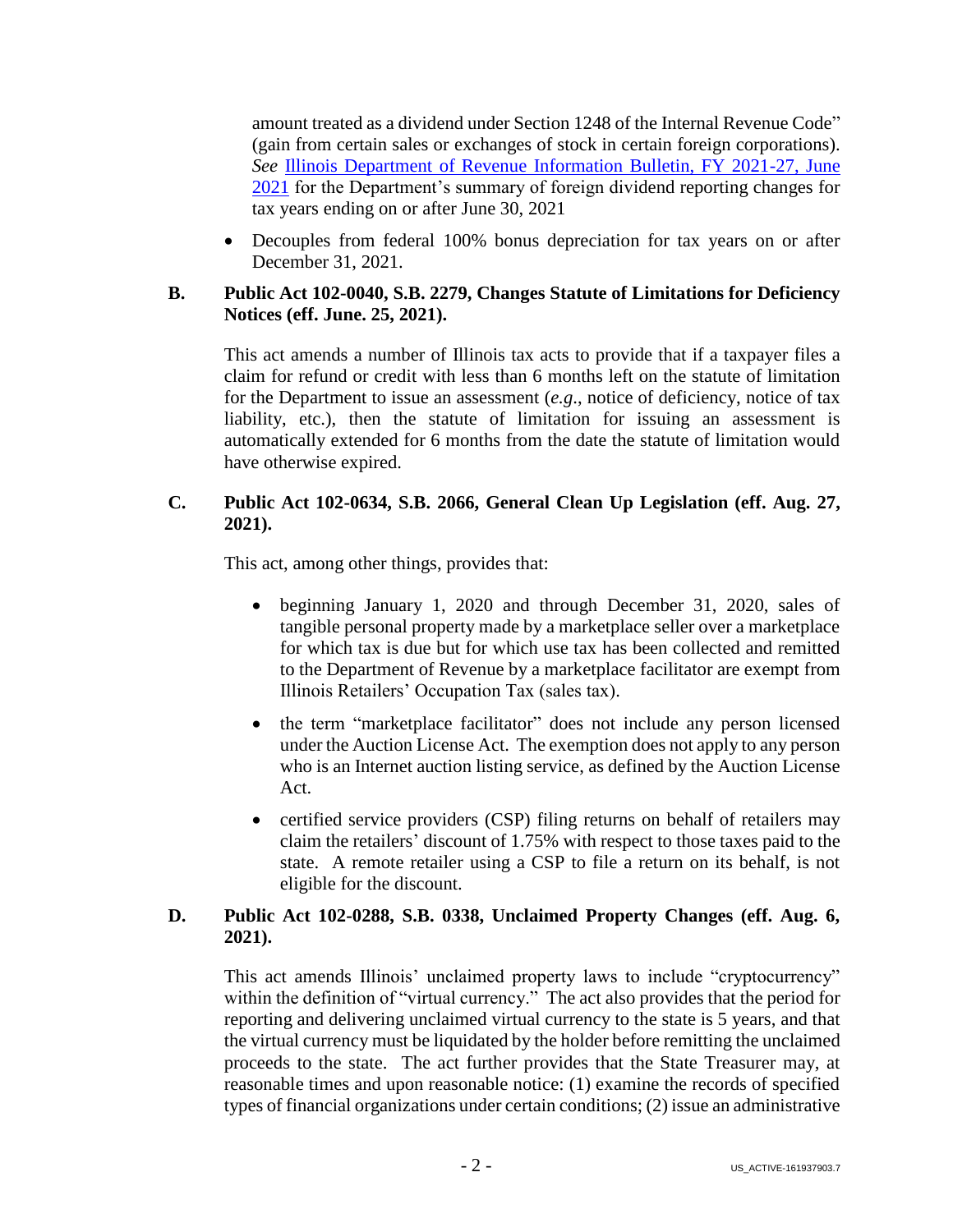subpoena requiring the financial organization to make records available for examination; and (3) bring an action seeking judicial enforcement of the subpoena. Other changes to Illinois' unclaimed property laws include, in part, that the presumed abandonment period for money orders is now 5 (rather than 7) years after issuance, and that any instrument on which a financial organization or business association is directly liable, other than a money order, is presumed abandoned if it is unclaimed after 3 years after issuance.

## **E. Public Act 102-0658, S.B. 2531, SALT Cap Workaround (eff. Aug. 27, 2021).**

This act, like similar acts passed by many other states this year, allows pass-through entities (partnerships and S corporations) to elect to pay income tax at the entitylevel, and for their respective partners or members to claim a credit for the taxes paid by the pass-through entity. The intent is to allow individuals to deduct, for federal income tax purposes, the Illinois income taxes paid by the entity and therefore exceed the \$10,000 SALT deduction cap. The entity-level tax applies for taxable years ending on or after December 31, 2021 and beginning prior to January 1, 2026. The act also provides that the entity-level tax shall be in an amount equal to 4.95% of the taxpayer's net income for the taxable year, and defines "net income." The past-through entity must make estimated payments if the estimated tax exceeds \$500.

## **II. NOTEWORTHY NEW REGULATIONS / ADMINISTRATIVE GUIDANCE**

## **A. Sales Tax (Remote Sellers & Marketplace Facilitators)—Ill. Admin. Code tit. 86, 131.101 et al.; 45 Ill. Reg. 931 (eff. Dec. 31, 2021).**

These regulations implement the new requirements for remote retailers and marketplace facilitators, and explain the requirements for certified service providers and for the certified automated systems used by remote retailers pursuant to Public Acts 101-31 and 101-604. These two Public Acts provide, among other things, that as of January 1, 2021, state and local retailers' occupation taxes on sales made by remote retailers and marketplace facilitators on behalf of marketplace sellers are incurred based on the rate in effect at the location to which the tangible personal property is shipped or delivered or at which possession is taken by the purchaser ("destination sourcing"). State and local retailers' occupation taxes for a marketplace facilitator's own marketplace sales are incurred, depending on the nature of the transaction, either at the rate in effect at the location of Illinois inventory from which a sale is fulfilled or the Illinois location where selling activities otherwise occur ("origin sourcing"), or by using destination sourcing. The Department's regulation explains the sourcing rules for these different types of retailers.

## **B. EMERGENCY REGULATION: Retailers' Occupation Tax (Leveling the Playing Field), Ill. Admin. Code tit. 86, 131** *et al***.; 45 Ill. Reg. 9625 (eff. July 13, 2021).**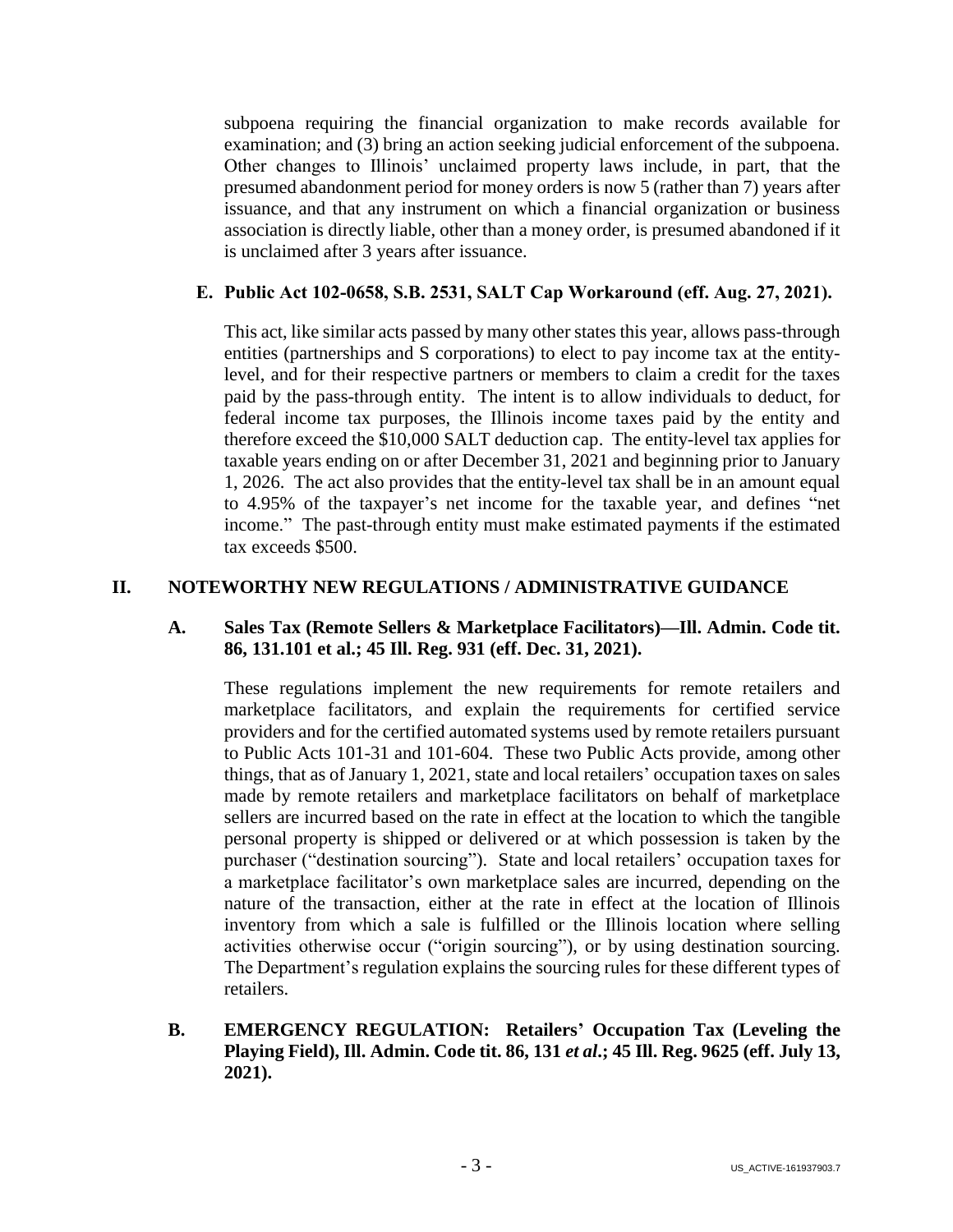The Department filed emergency regulations to, among other things, amend the current regulations to provide that the Metropolitan Pier and Exposition Authority Retailers' Occupation Tax ("MPEA") and the Chicago Home Rule Municipal Soft Drink Tax ("Soft Drink Tax") are required to be collected and remitted by food delivery services that are considered marketplace facilitators meeting a tax remittance threshold. This amendment reverses provisions of Compliance Alert 2021-01 issued by the Department with regard to collection of these taxes. In connection with this change, provisions are added to emphasize that food delivery services that are considered marketplace facilitators under the Act must provide food service establishments with a certification that the food delivery service assumes the rights and duties of a retailer under the Retailers' Occupation Tax Act and all applicable local taxes administered by the Department for sales made by the food service establishment on the marketplace, and that it will remit all such taxes for such sales. The rules specify additional requirements for this certification, and clarify that food service establishments that have received this certification are generally relieved of liability for tax on such sales. Section 131.110 is being amended to provide that remote retailers exclusively making tax exempt sales (*i.e.*, 100% of their sales are nontaxable) are not subject to the provisions of the Act. In addition, Section 131.120 is being amended to specify that, for remote retailers, occasional sales are excluded from consideration when calculating tax remittance thresholds. However, Section 131.140, governing marketplace facilitators, is amended to provide that occasional sales must be included when calculating tax remittance thresholds. Throughout the regulations, provisions are being amended to specify that retailers incurring Retailers' Occupation Tax based on origin sourcing must consult the provisions of 86 Ill. Adm. Code 270.115 (c) and (d) to determine the location at which selling activities occur, and therefore, which local taxes will be incurred. Section 131.145 is being amended to clarify books and records requirements for marketplace facilitators, including the manner in which sales made by marketplace sellers that possess active exemption identification numbers ("E" numbers) must be documented.

**NOTE**: The Joint Committee on Administrative Rules (JCAR) suspended the Department's emergency regulation (86 Ill. Admin. Code 131; 45 Ill. reg. 9625), finding that there was insufficient basis for submitting the regulations as "emergency" regulations. *See* 45 Ill. Reg. 10883 (Sept. 3, 2021). On September 14, 2021, JCAR lifted its suspension based on the Department's agreement to make certain changes to its emergency rules.

### **REED SMITH OBSERVATIONS**

For 2021, and subsequent tax years, Illinois has made a number of substantive changes to its income tax laws, including decoupling from 100% bonus depreciation, limiting Illinois NOLs, and modifying its treatment of the deduction for GILTI and other foreign dividend subtractions. As a result of these material changes to the Illinois Income Tax Act, it is a good time to review whether the proper members are in your Illinois unitary business group, how sales are being sourced to Illinois, and general apportionment to the state.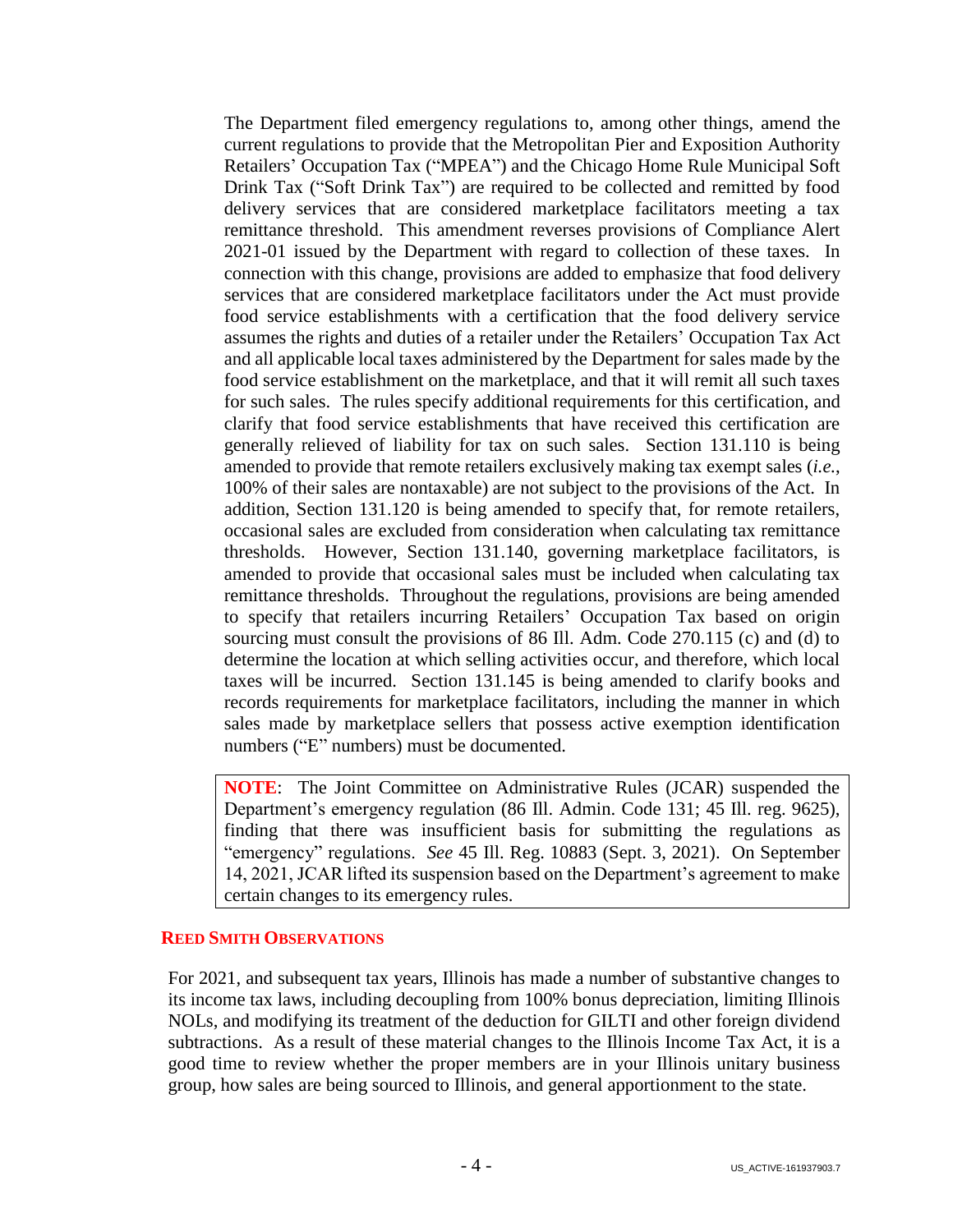In regard to indirect taxes, with Illinois' migration to destination sourcing as of January 1, 2021, taxpayers should review their tax software to make sure they are applying destination tax rates if they are "remote retailers" (*i.e*., retailers with no physical nexus with Illinois beyond "*Wayfair*" economic nexus). The Department has indicated that a number of remote retailers have not changed their tax software to come into compliance with the state's sales and use tax laws. The Department is also actively auditing the "*Wayfair*" gap period, which is the period in which an online retailer had tax nexus with Illinois under the state's economic nexus thresholds (annual sales of \$100,000 or 200 transactions) as of October 1, 2018, and the date the taxpayer actually registered and starting collecting Illinois sales and use tax. If you receive a *Wayfair* gap period audit notice from the Department, please reach out to your Reed Smith contact for assistance with these audits.

# **III. RECENT CASE LAW AND TAX TRIBUNAL DECISIONS**

# **A.** *State ex rel. Hurst v. Fanatics, Inc.,* **2021 IL App (1st) 192159, March 8, 2021.**

In *Fanatics, Inc*. the court addressed whether an Illinois False Claims Act (740 ILCS 175/1 *et seq*.) (*qui tam*) action could be maintained by the plaintiffs-relators for the under-collection of Illinois sales tax on Internet sales shipped to Illinois customers, even though the Illinois Department of Revenue had initiated an audit of Fanatics, Inc. before the *qui tam* complaint was filed. The court denied the plaintiffs-relators claim for a portion of the sales tax collected by the Department during its audit, holding that the audit was not an "alternate remedy," which could have entitled the plaintiffs-relators to an award, but was rather an "original remedy," since the audit was initiated before the *qui tam* complaint was filed. Fanatics, Inc. also benefitted from voluntarily paying the audit liability during the audit and prior to the date the plaintiffs-relators' *qui tam* complaint was unsealed, and first made known to the public. (In Illinois, a *qui tam* complaint remains sealed from the public for at least 60 days to allow the state to investigate the alleged claim.)

## **B.** *State ex rel. Thulis v. City of Chicago***, 2021 IL App (1st) 191675-U, March 31, 2021 (Rule 23 Order).**

In *Thulis*, the court addressed whether an Illinois False Claim Act *qui tam* action could be maintained against the City of Chicago under the state's unclaimed property laws for the City's alleged failure to comply with the state's unclaimed property laws. The plaintiffs-relators alleged that the City had failed to turnover more than 22,000 uncashed checks with a total value in excess of \$11 million. The state filed a motion to dismiss the plaintiffs-relators' *qui tam* complaint under its prosecutorial authority (740 ILCS  $175/4(c)(2)(A)$ ), which was granted by the circuit court. The appellate court affirmed the circuit court's decision dismissing the plaintiffs-relators' case, holding that the state had almost unfettered authority to dismiss plaintiffs-relators' *qui tam* compliant under the state's broad prosecutorial authority. Thus, according to the court, barring glaring evidence of bad faith or fraud on behalf of the state, it is the state's (acting through the Attorney General) decision to dismiss or otherwise pursue a *qui tam* action.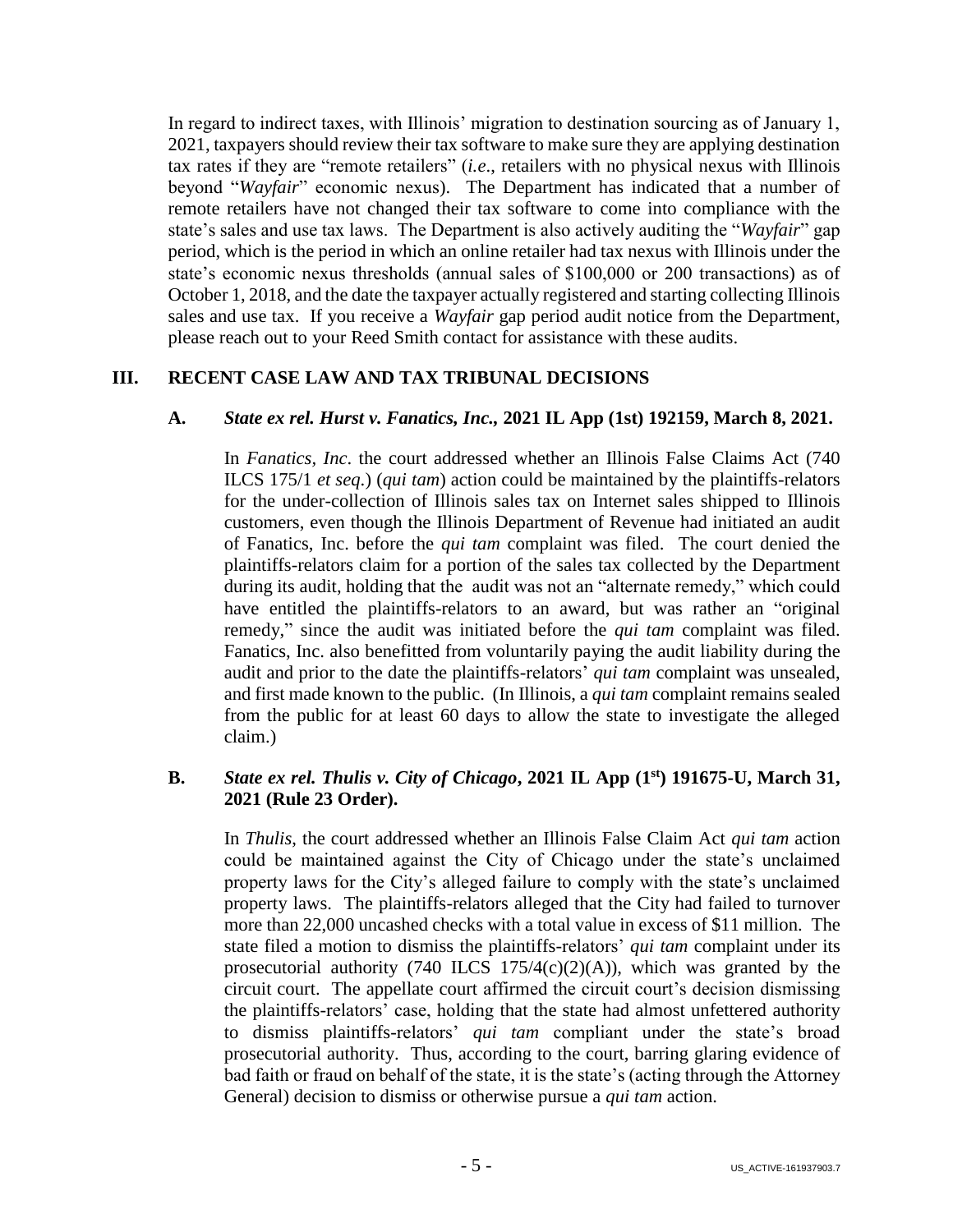## **C.** *Texas Capitalization Resource Group. v. Ill. Dep't of Rev.,* **No. 20 TT 93 (Ill. Indp. Tax Trib. July 6, 2021 (ALJ, Barov).**

In *Texas Capitalization,* the Department audited and issued an assessment against Texas Capitalization Resource Group ("TCRG") for use of an aircraft purchased and owned by TCRG's subsidiary, a disregarded LLC. TCRG filed a petition challenging the assessment, claiming that the Department assessed the wrong entity. While this issue was pending, the Department issued a notice of proposed tax liability for use tax on the aircraft to the subsidiary. As a result of this proposed notice issued to the subsidiary, TCRG filed a motion for summary judgment arguing the assessment against TCRG was mooted by the Department's assessment issued to the correct entity.

In response to TCRG's motion for summary judgment, the Department argued that the taxpayer breached their "duty of consistency" and was therefore estopped from claiming that it was not the correct taxpayer. While the Tribunal recognized that the Department's position did not necessarily fall within the scope of "the duty of consistency" doctrine, because TCRG had not taken inconsistent positions in different tax periods, the Tribunal found the Department's equitable estoppel argument persuasive. Specifically, the Tribunal found that the Department provided enough facts to raise the issues of whether the taxpayer was improperly taking inconsistent positions regarding the aircraft's ownership and whether the Department reasonably relied on incorrect or incomplete representations by the taxpayer. To support their finding that the Department had sufficiently raised a quasi-estoppel argument, the Tribunal highlighted the fact that a representative from the subsidiary had originally responded to the TCRG's audit and that the tax return and stock exemption request filed by the subsidiary listed TCRG's FEIN. Accordingly, the Tribunal denied the taxpayer's motion for summary judgment and found that, based on the information provided, "it is not clear and free from doubt that [TCRG] can avoid possible use tax liability on the aircraft."

# **D. PepsiCo Inc. & Affiliates v. Ill. Dep't of Rev., No. 16 TT 82 & 17 TT 16 (Ill. Indp. Tax Trib. May 4, 2021 (Chief ALJ, Conway). ]**

In *PepsiCo Inc.,* the Tax Tribunal addressed whether PepsiCo could exclude a member of its combined group, Frito-Lay North America Inc., by classifying it as an 80/20 company (*i.e.*, an entity that conducts 80% or more of its business activities outside the U.S.). On consideration of PepsiCo's motion for summary judgment, the Tribunal held that PepsiCo must include Frito-Lay in its combined group because Frito-Lay did not qualify for the exclusion granted to companies that conduct most of their business internationally. Specifically, the Tribunal rejected PepsiCo's position that Frito-Lay's payroll factor should include compensation paid to employees working temporarily in other countries.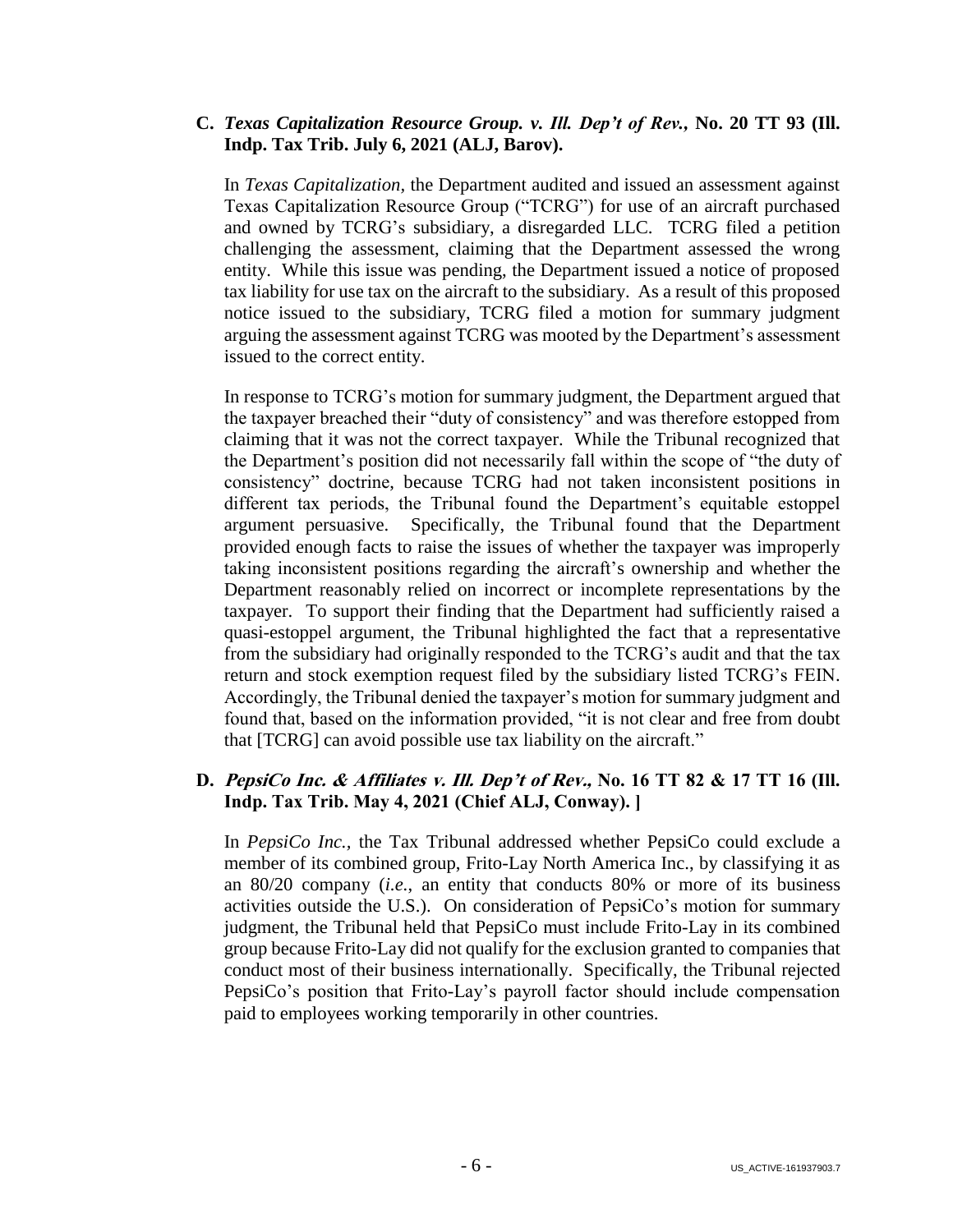PepsiCo had argued that Frito-Lay's payroll factor should include payroll costs reported by PepsiCo Global Mobility, LLC ("PGM"), a single-member LLC owned by Frito-Lay. However, the Tribunal found that, under the substance over form doctrine, PGM was "simply a shell corporation" and although PGM was formed to employ expatriates and administer the expatriate program previously administered by PepsiCo, the "negligible change" implemented was illusory in nature. The Tribunal highlighted the fact that PepsiCo swapped PGM's name onto some of the program documents, but that the same employees housed by PepsiCo still oversaw the majority of the program. Accordingly, finding that "PepsiCo [had] failed in its burden to show that PGM LLC was the true employer of the expatriates, and, by extension, [Frito-Lay] was the true employer of the expatriates", the Tribunal dismissed PepsiCo's motion for summary judgment.

# **IV. BULLETINS AND ANNOUNCEMENTS**

- **A.** Increased Estimated Tax Payments. Department bulleting FY 2022-01 (Sept. 2021), alerts taxpayers that because of the state's changes to its income tax laws starting in 2021 (*e.g*., 100% bonus depreciation decoupling, capping net loss deductions, changes to foreign dividend reporting, and the entity-level SALT cap workaround, as discussed herein), taxpayers may need to make increased estimated tax payments to avoid penalties. This bulletin helps taxpayers navigate whether they may need to begin or increase their estimated tax payments, and what schedule to file to minimize or avoid late-payment penalties.
- **B.** SALT Cap Workaround. Pursuant to IDOR Announcement September 10, 2021, the Department will not assess penalty for late estimated payments due for tax years ending before December 31, 2022, for partnerships and subchapter S corporations  $w$ ho that elect to pay the new pass-through entity-level tax. [https://www2.illinois.gov/rev/research/news/Pages/IDOR-Waives-Late-](https://www2.illinois.gov/rev/research/news/Pages/IDOR-Waives-Late-Estimated-Payment-Penalty-for-Newly-Enacted-Entity-Level-Tax.aspx)[Estimated-Payment-Penalty-for-Newly-Enacted-Entity-Level-Tax.aspx.](https://www2.illinois.gov/rev/research/news/Pages/IDOR-Waives-Late-Estimated-Payment-Penalty-for-Newly-Enacted-Entity-Level-Tax.aspx)